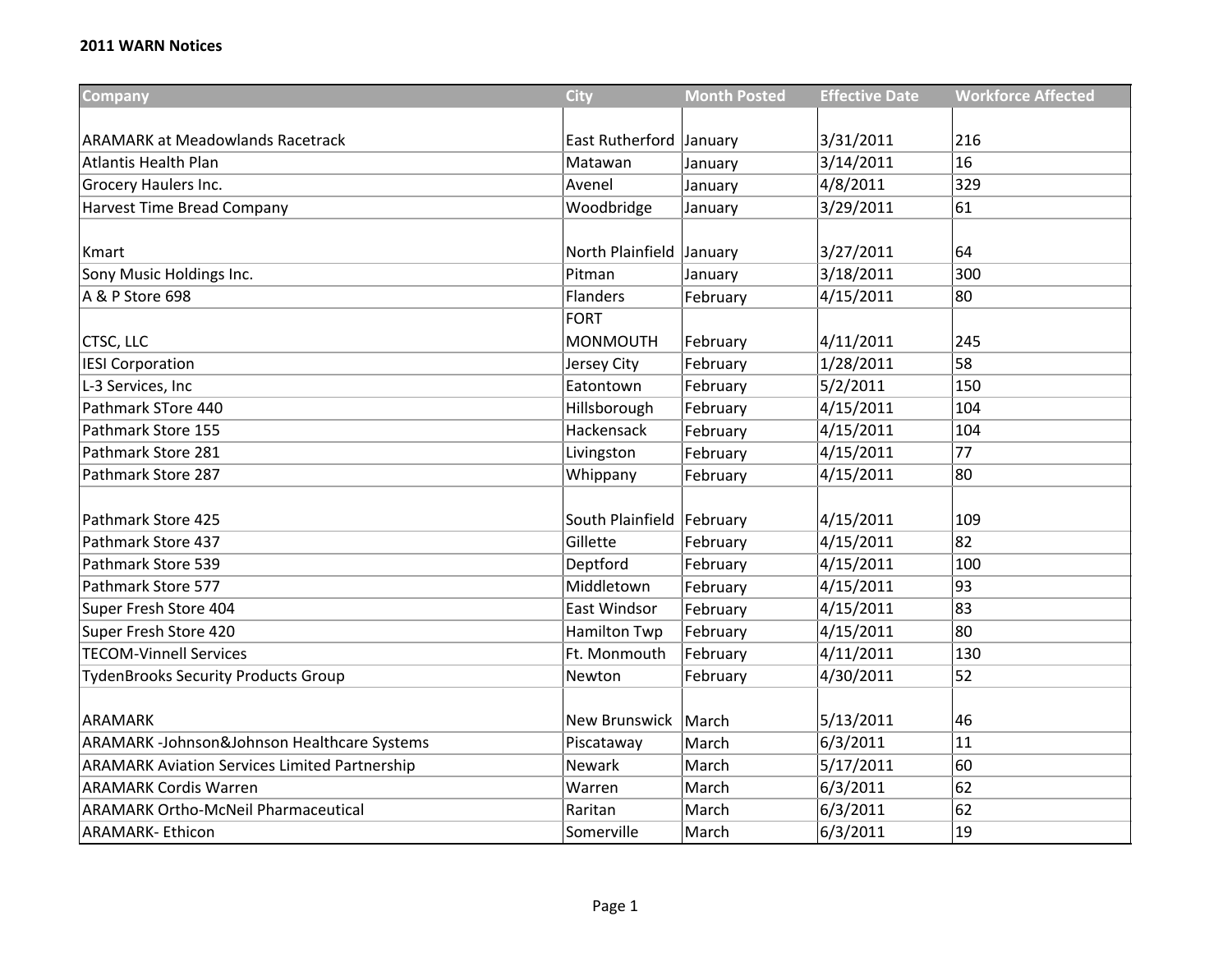| Company                                                    | <b>City</b>             | <b>Month Posted</b> | <b>Effective Date</b> | <b>Workforce Affected</b> |
|------------------------------------------------------------|-------------------------|---------------------|-----------------------|---------------------------|
|                                                            | Englewood               |                     |                       |                           |
| <b>Citicorp Data Systems</b>                               | <b>Cliffs</b>           | March               | 5/20/2011             | 276                       |
|                                                            |                         |                     |                       |                           |
| New Jersey Sports and Exposition Authority                 | East Rutherford   March |                     | 8/31/2011             | 800                       |
|                                                            |                         |                     |                       |                           |
|                                                            | <b>Point Pleasant</b>   |                     |                       |                           |
| Norkus Enterprises, Inc. (NEI)                             | Beach                   | March               | 5/17/2011             | 701                       |
| <b>State Street Bank &amp; Trust</b>                       | Princeton               | March               | 5/2/2011              | 270                       |
| Trump Marina Associates, LLC                               | <b>Atlantic City</b>    | March               | 5/25/2011             | 1730                      |
| New Jersey Sports and Entertainment Authority              | Oceanport               | April               | 6/6/2011              | 900                       |
| New Jersey Sports and Entertainment Authority              | Fords                   | April               | 6/6/2011              | 60                        |
| Salem County Improvement Authority                         | Salem                   | April               | 6/1/2011              | 92                        |
|                                                            |                         |                     |                       |                           |
| Trump Taj Mahal Associates, LLC d/b/a Trump Administration | <b>Atlantic City</b>    | April               | 5/31/2011             | 28                        |
| United Bank Card, Inc.                                     | Clinton                 | April               | 7/1/2011              | 106                       |
| Amcor Specialty Packaging Glass Tubing Americas            | Millville               | May                 | 7/2/2011              | 412                       |
| <b>Flextronics Americas LLC</b>                            | Charlotte               | May                 | 8/31/2011             | 413                       |
|                                                            | Various NJ              |                     |                       |                           |
| HearUSA. Inc                                               | locations               | May                 | 7/16/2011             | 31                        |
| Home Care Industries, Inc.                                 | Clifton                 | May                 | 7/15/2011             | 115                       |
| Lakewood of Voorhees                                       | Voorhees                | May                 | 8/1/2011              | 258                       |
| LiDestri Foods, Inc.                                       | Pennsauken              | May                 | 7/22/2011             | 146                       |
| National Vision, Inc.                                      | Pennsauken              | May                 | 7/31/2011             | 213                       |
| The Bank of New York Mellon                                | Lodi                    | May                 | 7/29/2011             | 98                        |
| The Bank of New York Mellon                                | Lodi                    | May                 | 8/12/2011             | 98                        |
| <b>Berry Plastics Corporation</b>                          | Elizabeth               | June                | 8/1/2011              | 66                        |
| Canberra Dover                                             | Dover                   | June                | 8/31/2011             | 64                        |
| Cartondruck, USA, Inc.                                     | Fairview                | June                | 8/25/2011             | 77                        |
|                                                            |                         |                     |                       |                           |
| Coastal Learning Center, Inc.                              | <b>Point Pleasant</b>   | June                | 6/30/2011             | 23                        |
| <b>Cordis Corporation</b>                                  | Warren                  | June                | 8/19/2011             | 106                       |
| Hometown America                                           | Whiting                 | June                | 9/30/2011             | 9                         |
|                                                            |                         |                     |                       |                           |
| NBTY Manufacturing New Jersey, Inc.                        | South Plainfield June   |                     | 9/30/2011             | 58                        |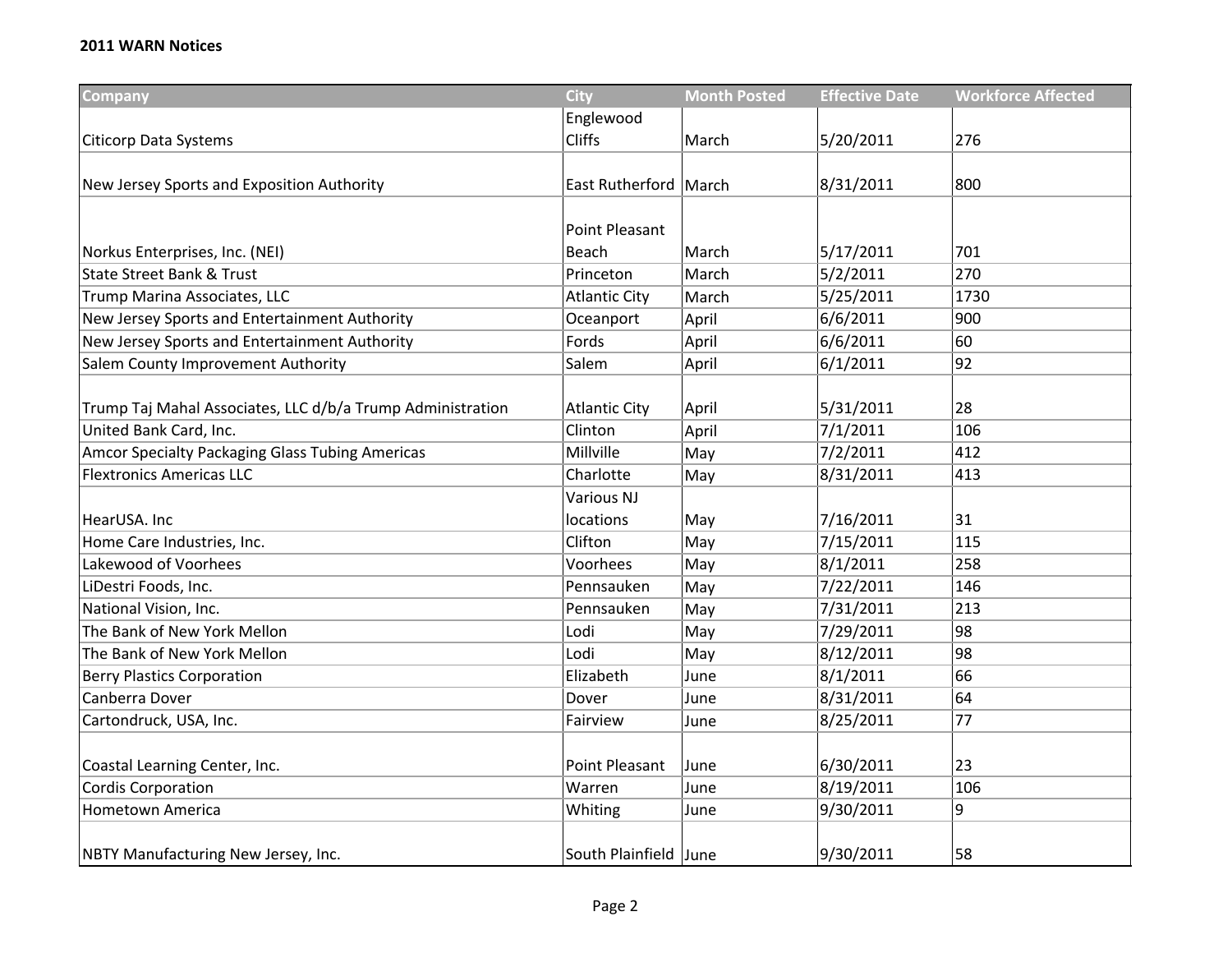| Company                                  | <b>City</b>               | <b>Month Posted</b> | <b>Effective Date</b> | <b>Workforce Affected</b> |
|------------------------------------------|---------------------------|---------------------|-----------------------|---------------------------|
| <b>Paterson Ecumenical Preschool</b>     | Paterson                  | June                | 6/30/2011             | 14                        |
| Sony Music Entertainment                 | Lyndhurst                 | June                | 8/28/2011             | 70                        |
| ArchBrook Laguna, LLC                    | Carlstadt                 | July                | 9/30/2011             | 172                       |
| Book Covers, Inc.                        | Newark                    | July                | 8/28/2011             | 73                        |
| Englewood Hospital & Medical Center      | Englewood                 | July                | 10/1/2011             | 96                        |
| Paramount Medical Group, P.C.            | Warren                    | July                | 9/30/2011             | 108                       |
| <b>Amcor Rigid Plastics</b>              | Cinnaminson               | August              | 10/4/2011             | 188                       |
| Consolidated Services Group, Inc.        | Cherry Hill               | August              | 10/24/2011            | 106                       |
| Lundbeck Research USA, Inc.              | Paramus                   | August              | 10/10/2011            | 45                        |
| Sea Gull Lighting Products               | Riverside                 | August              | 10/28/2011            | 73                        |
| Cadent, Inc.                             | Carlstadt                 | September           | 9/12/2012             | 106                       |
| Cadent, Inc.                             | Carlstadt                 | September           | 9/12/2012             | 106                       |
| Command Web Offset Co.                   | Secaucus                  | September           | 11/15/2011            | 105                       |
| Dendreon                                 | <b>Morris Plains</b>      | September           | 11/6/2011             | 195                       |
| New Brunswick Scientific Inc.            | Edison                    | September           | 11/30/2011            | 184                       |
|                                          |                           |                     |                       |                           |
| New Jersey Sports & Exposition Authority | East Rutherford September |                     | 12/4/2011             | 450                       |
| Saint Clare's Health System              | Denville                  | September           | 11/18/2011            | 26                        |
| <b>Abbott Point of Care</b>              | Princeton                 | October             | 9/30/2011             | 51                        |
| <b>GENCO</b>                             | Swedesboro                | October             | 12/31/2011            | 90                        |
| Lowe's                                   | Old Bridge                | October             | 12/16/2011            | 110                       |
| MIQ Logistrics                           | Jersey City               | October             | 12/31/2011            | 65                        |
| Merck                                    | Springfield               | October             | 12/20/2011            | 50                        |
| Port Jersey Transportation               | Monroe                    | October             | 12/30/2011            | 6                         |
| Saint Clare's Health Systems             | Denville                  | October             | 12/9/2011             | 12                        |
| Sixth Avenue Electronics                 | Springfield               | October             | 12/10/2011            | 100                       |
| <b>ARAMARK Sports, LLC</b>               | Oceanport                 | November            | 1/2/2012              | 310                       |
|                                          |                           |                     |                       |                           |
| <b>ARAMARK Sports, LLC</b>               | East Rutherford November  |                     | 1/2/2012              | 208                       |
| <b>Bemis</b>                             | Flemington                | November            | 1/2/2012              | 53                        |
| <b>ECSM Utility Contractors, Inc.</b>    | Englishtown               | November            | 12/31/2011            | 88                        |
| <b>Exxon Mobil Corporation</b>           | Fairfax                   | November            | 1/22/2012             | 180                       |
| Healthcare Services Group, Inc.          | Bensalem                  | November            | 4/27/2012             | 14                        |
| Millhouse Day Care                       | Trenton                   | November            | 4/27/2012             | 19                        |